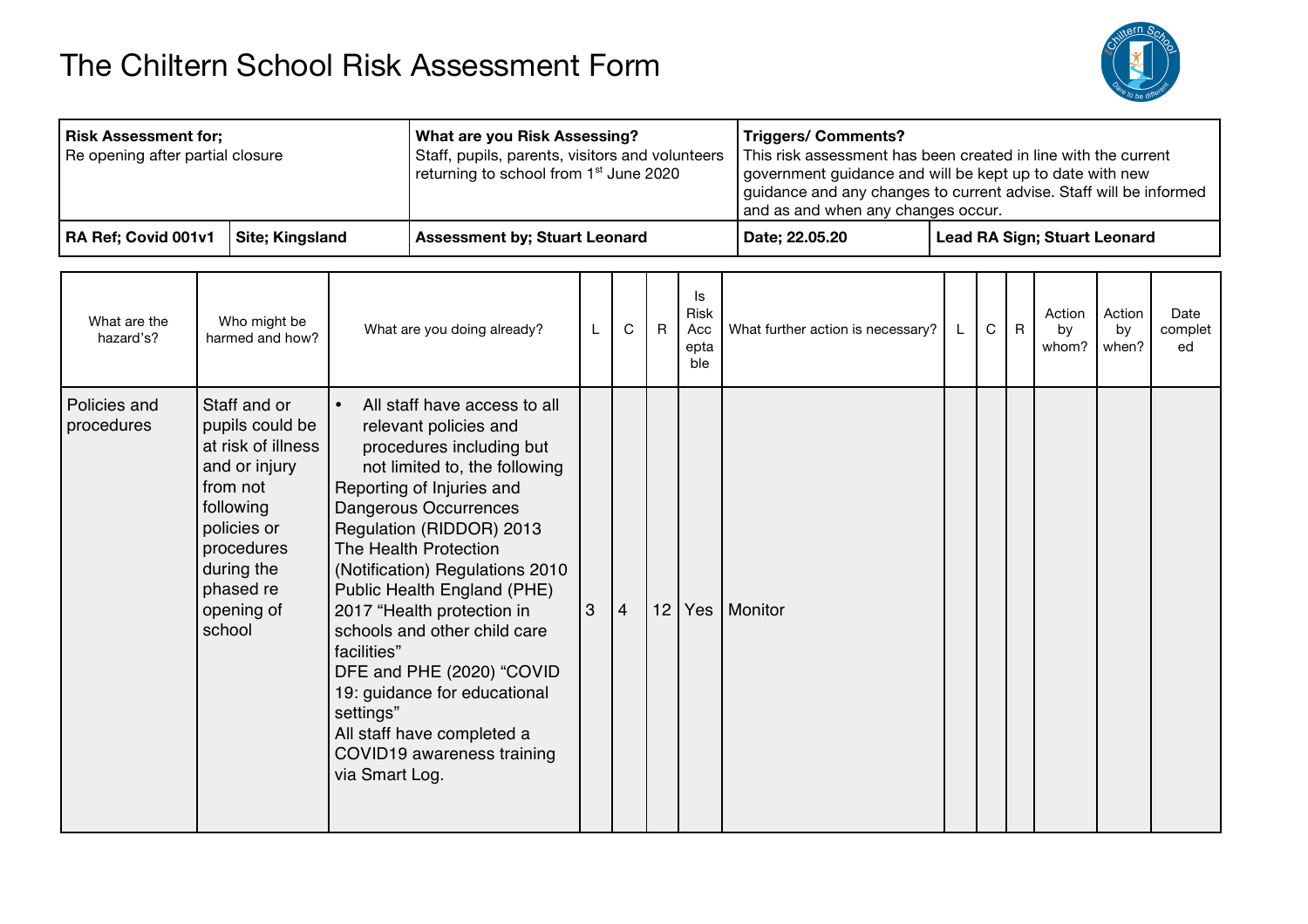| What are the<br>hazard's?            | Who might be<br>harmed and how?                                                                                                                                                 | What are you doing already?                                                                                                                                                                                                                                                                                                                                                                                                                                                                                                                                                                                                                                                                                                                                                                                                                                                                                                    | L               | C              | $\mathsf{R}$ | ls<br>Risk<br>Acc<br>epta<br>ble | What further action is necessary? | L. | C | $\mathsf{R}$ | Action<br>by<br>whom? | Action<br>by<br>when? | Date<br>complet<br>ed |
|--------------------------------------|---------------------------------------------------------------------------------------------------------------------------------------------------------------------------------|--------------------------------------------------------------------------------------------------------------------------------------------------------------------------------------------------------------------------------------------------------------------------------------------------------------------------------------------------------------------------------------------------------------------------------------------------------------------------------------------------------------------------------------------------------------------------------------------------------------------------------------------------------------------------------------------------------------------------------------------------------------------------------------------------------------------------------------------------------------------------------------------------------------------------------|-----------------|----------------|--------------|----------------------------------|-----------------------------------|----|---|--------------|-----------------------|-----------------------|-----------------------|
| Policies and<br>procedures<br>(cont) | Staff and or<br>pupils could be<br>at risk of illness<br>and or injury<br>from not<br>following<br>policies or<br>procedures<br>during the<br>phased re<br>opening of<br>school | The school keeps up to<br>$\bullet$<br>date with advice issued by,<br>but not limited to, the<br>following: DfE, NHS,<br>Department of Health and<br>Social Care, PHE, the CBC<br>Schools Health and Safety<br>Team.<br>$\bullet$<br>All staff, volunteers,<br>parents and pupils are<br>made aware of any<br>infection control procedures<br>and social distancing<br>arrangements for when the<br>school starts its phased<br>reopening from Monday 8 <sup>th</sup><br>June 2020 via email or<br>daily staff briefings and or<br>hand out's.<br>The schools Health and<br>Safety Manager conducts a<br>review of all supplier and<br>contractor arrangements to<br>ensure they are appropriate<br>for the school re opening to<br>more pupils.<br>The SLT reviews relevant<br>school policies to ensure<br>they account for new<br>provisions, e.g. reduced<br>class sizes, behavior<br>expectations and staffing<br>ratios. | $\vert 3 \vert$ | $\overline{4}$ |              |                                  | 12 Yes Monitor                    |    |   |              |                       |                       |                       |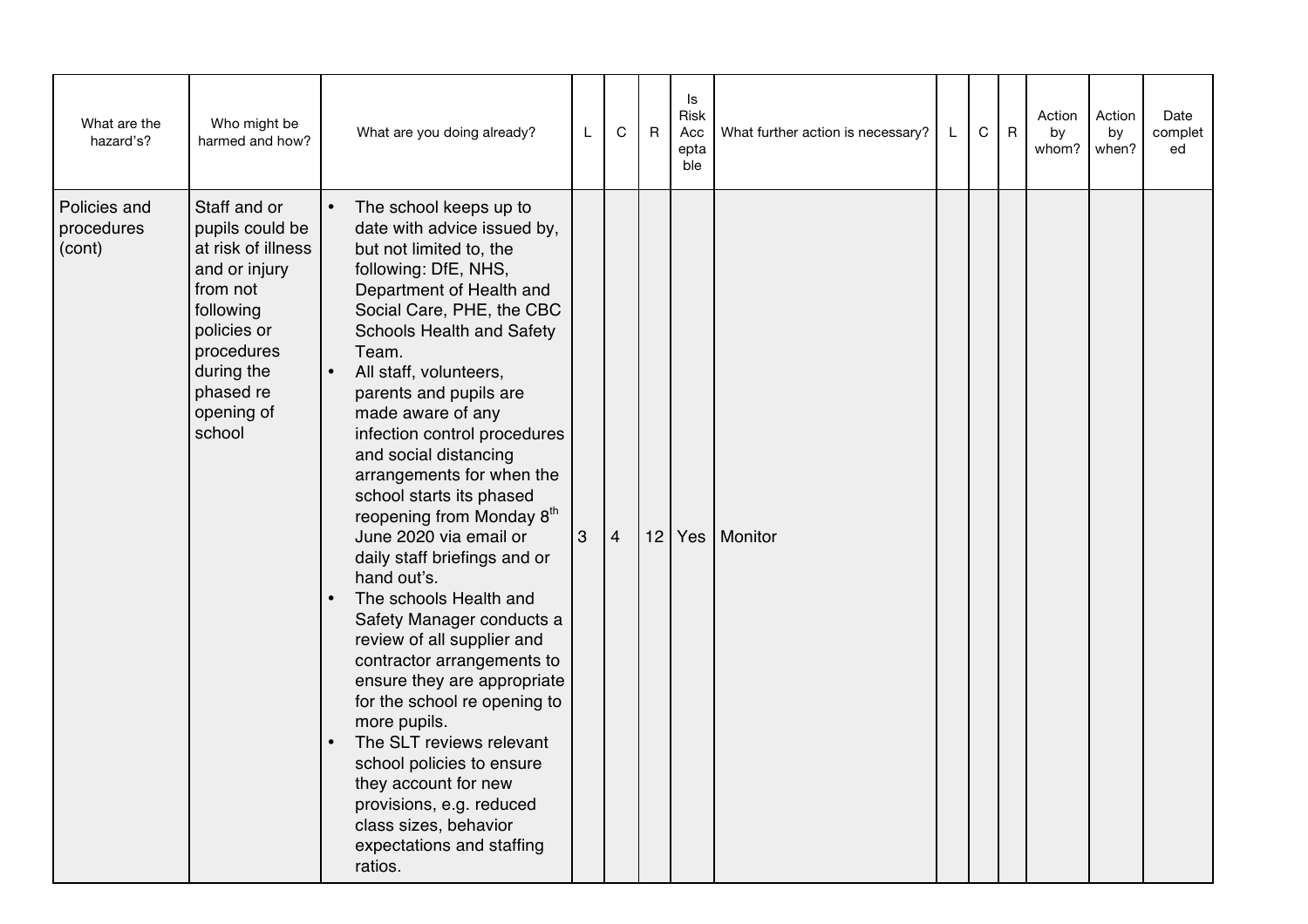| What are the<br>hazard's? | Who might be<br>harmed and how?                                                                                                | What are you doing already?                                                                                                                                                                                                                                                                                                                                                                                                                                                                                                                                                                                                                                                                                                                                                                                                                                                         | L              | $\mathbf C$    | $\mathsf{R}$ | ls<br>Risk<br>Acc<br>epta<br>ble | What further action is necessary? | L | $\mathbf C$ | $\mathsf{R}$ | Action<br>by<br>whom? | Action<br>by<br>when? | Date<br>complet<br>ed |
|---------------------------|--------------------------------------------------------------------------------------------------------------------------------|-------------------------------------------------------------------------------------------------------------------------------------------------------------------------------------------------------------------------------------------------------------------------------------------------------------------------------------------------------------------------------------------------------------------------------------------------------------------------------------------------------------------------------------------------------------------------------------------------------------------------------------------------------------------------------------------------------------------------------------------------------------------------------------------------------------------------------------------------------------------------------------|----------------|----------------|--------------|----------------------------------|-----------------------------------|---|-------------|--------------|-----------------------|-----------------------|-----------------------|
| Premises                  | Staff and or<br>pupils could be<br>at risk of illness<br>and or injury<br>from poorly<br>maintained site<br>and or<br>premises | Site agents check all<br>exterior windows, doors,<br>locks and other access<br>points to ascertain security<br>and integrity, including any<br>signs of water ingress,<br>unauthorized access,<br>arson, vandalism or anti-<br>social behavior on the<br>premises.<br>Site agents check all areas<br>of the school grounds<br>including car parks and<br>walkways, for potential<br>hazards, including trees<br>and shrubbery to ensure<br>they do not pose a risk, e.g.<br>there are no broken or<br>overhanging branches.<br>Regular maintenance<br>including but not limited to<br>flushing and fire alarm tests<br>have been carried out<br>whilst the school has been<br>partially closed.<br>The headteacher, in<br>conjunction with the<br>governing board, ensures<br>the school reopens only<br>when it is safe to do so and<br>in line with local and<br>national advice. | $\overline{2}$ | $\overline{4}$ | 8            | Yes                              | Monitor                           |   |             |              |                       |                       |                       |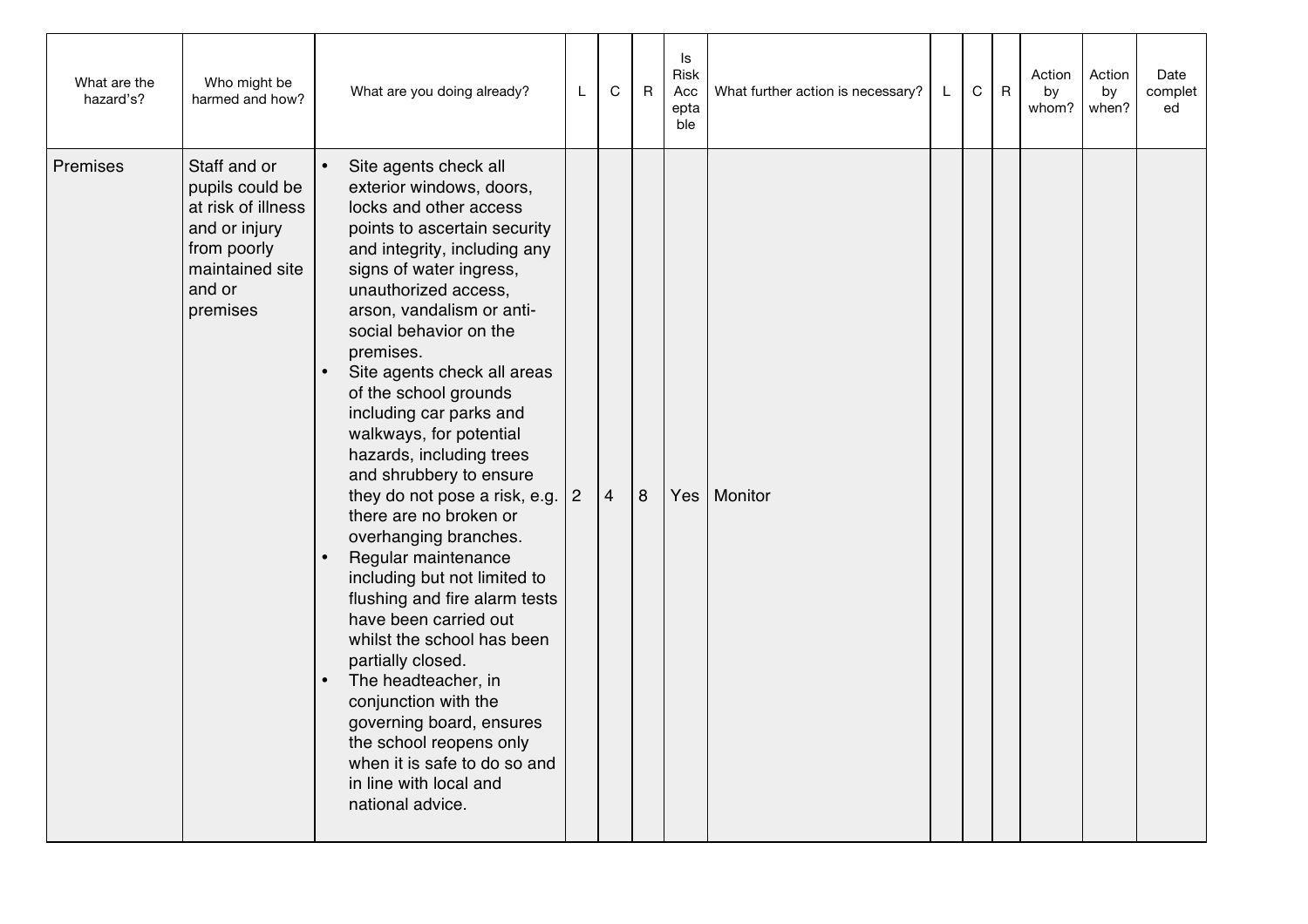| What are the<br>hazard's?               | Who might be<br>harmed and how?                                                                                                                           | What are you doing already?                                                                                                                                                                                                                                                                                                                                                                                                                                                                                                                                                                                                        | L | C              | $R_{\parallel}$ | ls<br>Risk<br>Acc<br>epta<br>ble | What further action is necessary? | L | С | $\mathsf{R}$ | Action<br>by<br>whom? | Action<br>by<br>when? | Date<br>complet<br>ed |
|-----------------------------------------|-----------------------------------------------------------------------------------------------------------------------------------------------------------|------------------------------------------------------------------------------------------------------------------------------------------------------------------------------------------------------------------------------------------------------------------------------------------------------------------------------------------------------------------------------------------------------------------------------------------------------------------------------------------------------------------------------------------------------------------------------------------------------------------------------------|---|----------------|-----------------|----------------------------------|-----------------------------------|---|---|--------------|-----------------------|-----------------------|-----------------------|
| Premises (cont)                         | Staff and or<br>pupils could be<br>at risk of illness<br>and or injury<br>from poorly<br>maintained site<br>and or<br>premises                            | The headteacher identifies<br>$\bullet$<br>which areas of the school<br>may be used for activity<br>(protective zones) and<br>communicates this to staff,<br>pupils and volunteers<br>accordingly.<br>Areas of the premises<br>which remain closed are<br>adequately secured and<br>clearly identifiable<br>The school will operate in 4 $ 2 $<br>protected zones, there are<br>visual distance marks on<br>floors and in classrooms to<br>account for social<br>distancing measures.<br>These should be adhered<br>to where possible.<br>The headteacher has<br>limited access to the school<br>for any non-essential<br>visitors |   | $\overline{4}$ | 8               | Yes                              | Monitor                           |   |   |              |                       |                       |                       |
| Fire safety and<br>evacuation<br>routes | Staff and or<br>pupils could be<br>at risk of illness<br>and or injury<br>from changes<br>to fire<br>evacuation<br>routes and or<br>updated<br>procedures | The fire safety team and<br>$\bullet$<br>headteacher ensure that<br>the fire management plan<br>and fire safety evacuation<br>plans are up-to-date and<br>applicable to any changes<br>in people movement or<br>access, e.g. if parts of the<br>school remain closed<br>New evacuation routes to<br>be communicated to staff<br>working in protected zones                                                                                                                                                                                                                                                                         | 1 | $\overline{4}$ | $\overline{4}$  |                                  | Yes   Monitor                     |   |   |              |                       |                       |                       |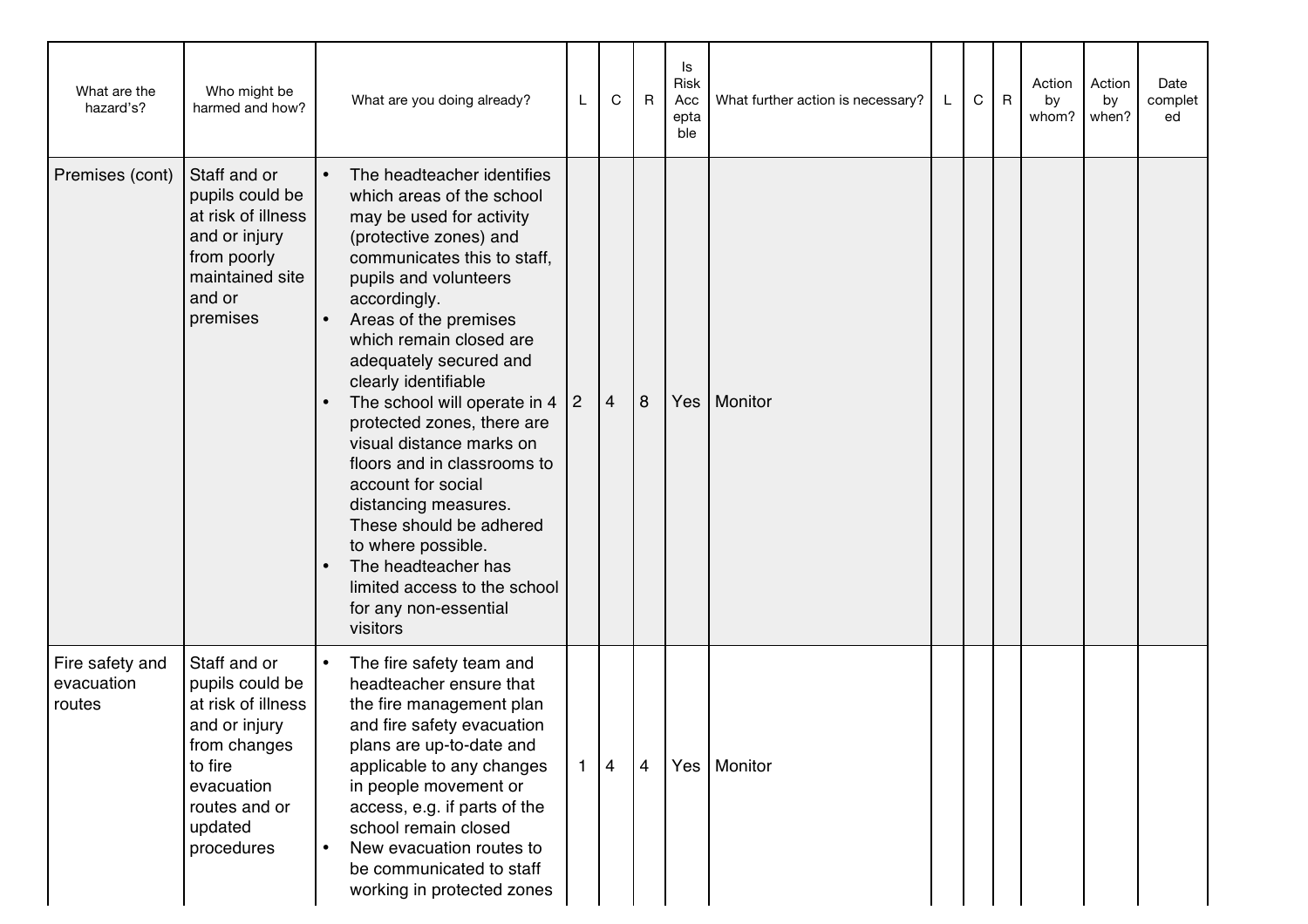| What are the<br>hazard's?                                | Who might be<br>harmed and how?                                                                                                                        |           | What are you doing already?                                                                                                                                                                                                                                                                                                                                                                              | L | C              | $\mathsf{R}$   | ls<br>Risk<br>Acc<br>epta<br>ble | What further action is necessary? | L. | C | $\overline{R}$ | Action<br>by<br>whom? | Action<br>by<br>when? | Date<br>complet<br>ed |
|----------------------------------------------------------|--------------------------------------------------------------------------------------------------------------------------------------------------------|-----------|----------------------------------------------------------------------------------------------------------------------------------------------------------------------------------------------------------------------------------------------------------------------------------------------------------------------------------------------------------------------------------------------------------|---|----------------|----------------|----------------------------------|-----------------------------------|----|---|----------------|-----------------------|-----------------------|-----------------------|
| Water storage,<br>drainage and<br>sanitary<br>appliances | Staff and or<br>pupils could be<br>at risk of illness<br>and or injury<br>from poorly<br>maintained<br>water systems<br>and or<br>appliances           | $\bullet$ | Site agents have continued<br>to flush the water systems<br>including toilets and taps.<br>All equipment that uses<br>water is run through a<br>cycle, e.g. dishwashers and<br>washing machines, to flush<br>limescale and bacteria<br>build up.<br>Site agent's to check all<br>sanitary appliances<br>including drainage, for<br>blockages, adequate<br>hygiene and that they are<br>in working order. |   | $\overline{4}$ | $\overline{4}$ | Yes                              | Monitor                           |    |   |                |                       |                       |                       |
| Lifts, automatic<br>doors and plant<br>equipment         | Staff and or<br>pupils could be<br>at risk of illness<br>and or injury<br>from poorly<br>maintained<br>automatic<br>doors and or<br>plant<br>equipment |           | H&S Premises manager<br>checks that lifts and<br>automatic doors are in<br>working order and ensures<br>that any mandatory<br>inspections for lifts,<br>automatic doors and any<br>plant are up to date and<br>arranges any required<br>inspections as soon as<br>possible.                                                                                                                              |   | $\overline{4}$ | 4              | Yes                              | Monitor                           |    |   |                |                       |                       |                       |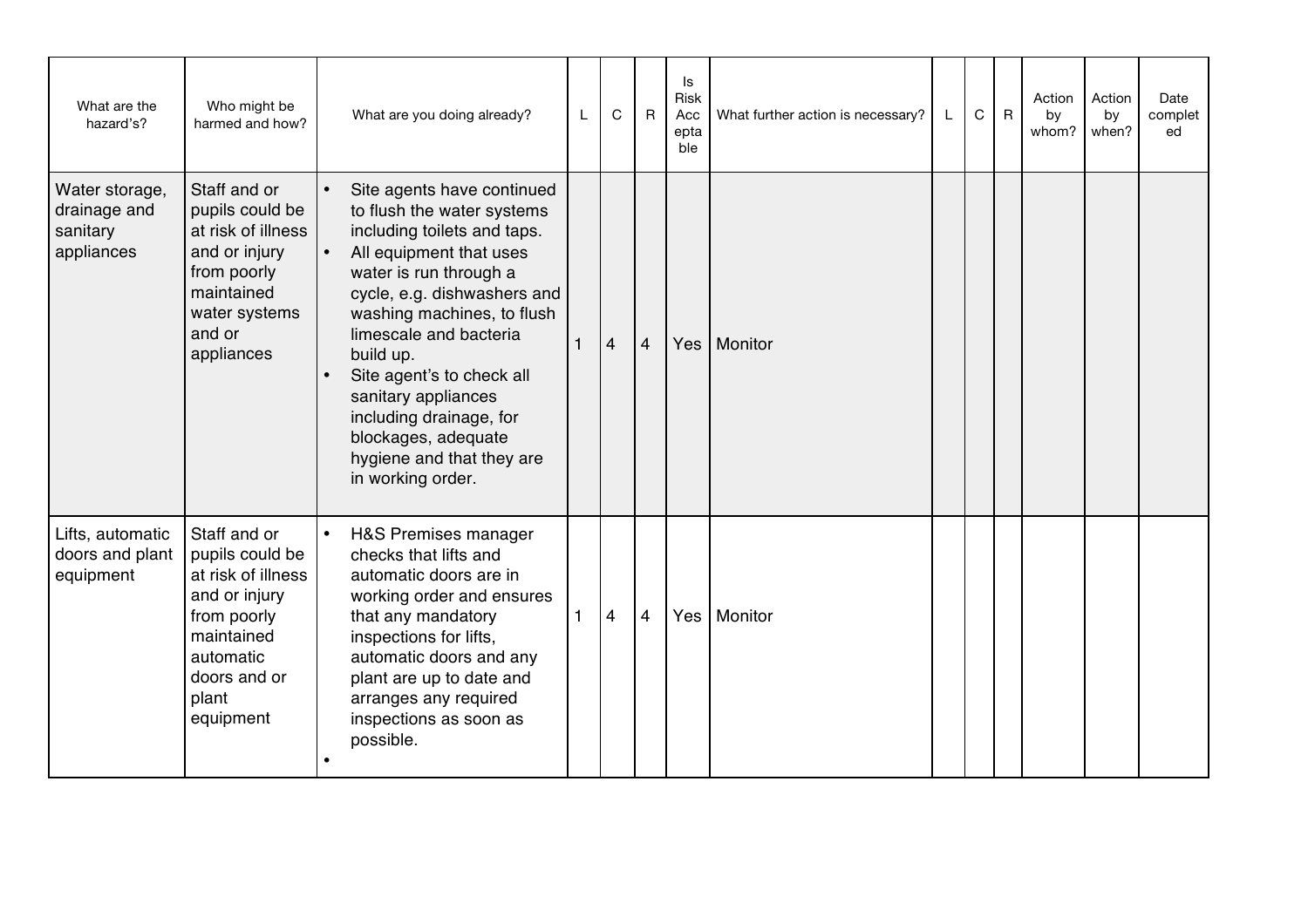| What are the<br>hazard's? | Who might be<br>harmed and how?                                                                                                                                               | What are you doing already?                                                                                                                                                                                                                                                                                                                                                                                                                                                                                                                                                                                                                                                                                                                                                                                           | L              | $\mathbf C$    | $\mathsf{R}$ | ls<br>Risk<br>Acc<br>epta<br>ble | What further action is necessary? | L | $\mathbf C$ | $\mathsf{R}$ | Action<br>by<br>whom? | Action<br>by<br>when? | Date<br>complet<br>ed |
|---------------------------|-------------------------------------------------------------------------------------------------------------------------------------------------------------------------------|-----------------------------------------------------------------------------------------------------------------------------------------------------------------------------------------------------------------------------------------------------------------------------------------------------------------------------------------------------------------------------------------------------------------------------------------------------------------------------------------------------------------------------------------------------------------------------------------------------------------------------------------------------------------------------------------------------------------------------------------------------------------------------------------------------------------------|----------------|----------------|--------------|----------------------------------|-----------------------------------|---|-------------|--------------|-----------------------|-----------------------|-----------------------|
| Cleaning                  | Staff and or<br>pupils could be<br>at risk of illness<br>and or injury<br>from<br>inadequate<br>cleaning and or<br>disinfecting of<br>premises<br>including touch<br>surfaces | H&S Premises manager<br>has enhanced cleaning<br>undertaken where required.<br>The number of rooms/<br>areas used by staff and<br>pupils is limited to<br>protected zones to avoid<br>the spread of infection.<br>The necessary parts of the<br>school have been deep<br>cleaned with suitable<br>cleaning agents.<br>All areas that have been<br>cleaned are checked to<br>ensure they are safe to<br>occupy.<br>Cleaning materials are<br>available in each<br>classroom.<br>Outside play equipment is<br>$\bullet$<br>cleaned daily.<br>Adequate amounts of<br>suitable cleaning agents<br>are available.<br>PPE is available to staff<br>who require it to carry out<br>cleaning safely.<br>Soft furnishings and items<br>that are hard to clean have<br>where possible been<br>removed and stored<br>separately. | $\overline{2}$ | $\overline{4}$ | 8            | Yes                              | Monitor                           |   |             |              |                       |                       |                       |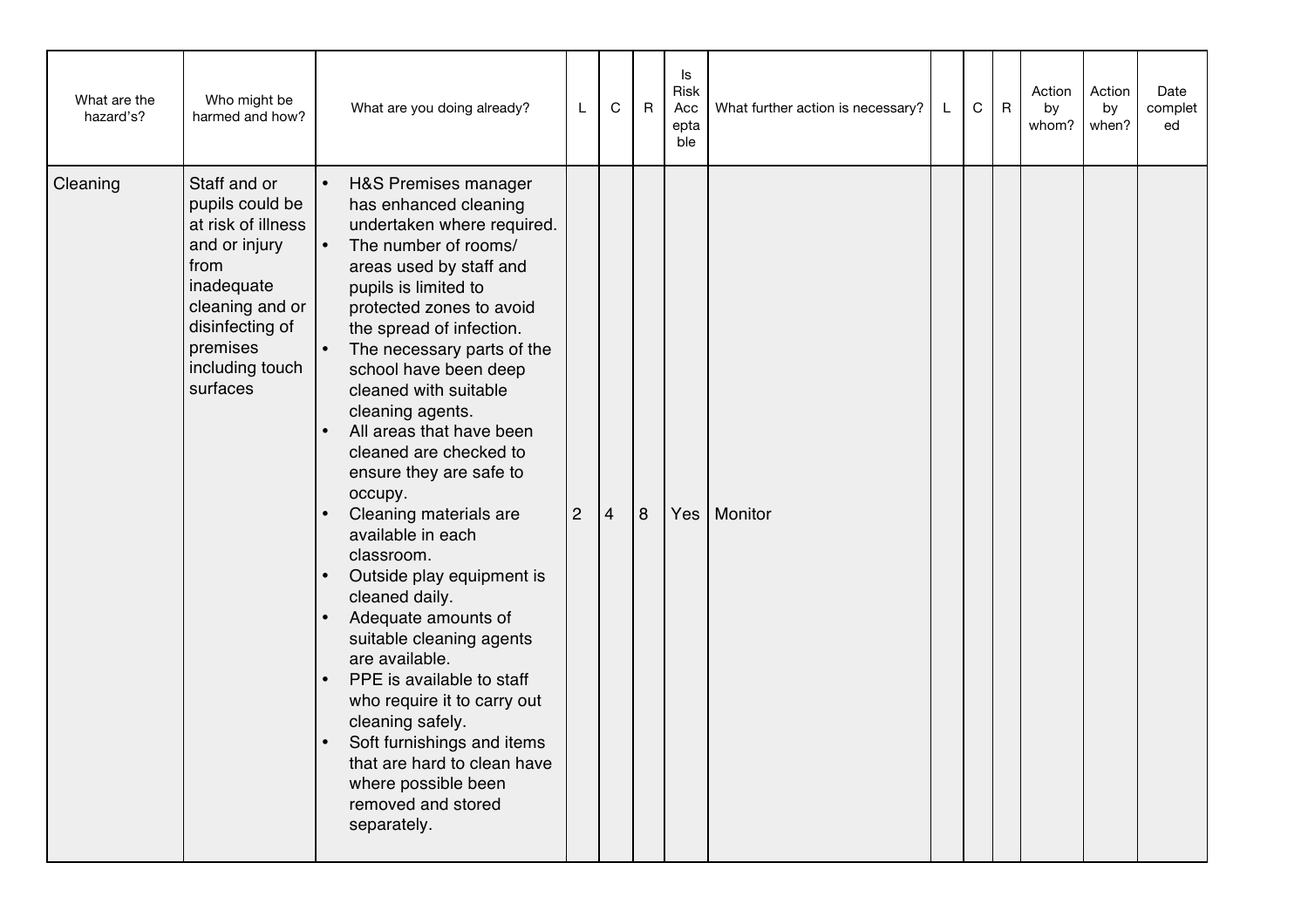| What are the<br>hazard's? | Who might be<br>harmed and how?                                                                                               | What are you doing already?                                                                                                                                                                                                                                                                                                                                                                                                                                                                                                                                                                                                                                                                                                                                                                                                                                                                                             | L              | C              | $\overline{R}$ | Is<br>Risk<br>Acc<br>epta<br>ble | What further action is necessary? | L | $\mathsf C$ | $\overline{R}$ | Action<br>by<br>whom? | Action<br>by<br>when? | Date<br>complet<br>ed |
|---------------------------|-------------------------------------------------------------------------------------------------------------------------------|-------------------------------------------------------------------------------------------------------------------------------------------------------------------------------------------------------------------------------------------------------------------------------------------------------------------------------------------------------------------------------------------------------------------------------------------------------------------------------------------------------------------------------------------------------------------------------------------------------------------------------------------------------------------------------------------------------------------------------------------------------------------------------------------------------------------------------------------------------------------------------------------------------------------------|----------------|----------------|----------------|----------------------------------|-----------------------------------|---|-------------|----------------|-----------------------|-----------------------|-----------------------|
| Infection control         | Staff and or<br>pupils could be<br>at risk of illness<br>and or injury<br>from<br>inadequate<br>infection control<br>measures | Infection control procedures<br>$\bullet$<br>are adhered to as much as<br>possible in accordance with<br>the DfE and PHE guidance.<br>Where possible school<br>$\bullet$<br>transport is restricted to<br>essential use only.<br>Where school transport is<br>$\bullet$<br>essential, infection control<br>and social distancing<br>measures are implemented<br>where possible.<br>Parents are notified and<br>briefed on new procedures<br>for drop off and collection of<br>their children.<br>Infection control stations<br>are set up in each<br>classroom and at other<br>identified points around the<br>school providing soap and<br>water, bins and alcohol-<br>based hand sanitiser.<br>Adequate amounts of soap,<br>tissues and bins are<br>available in these areas.<br>Pupils and staff are<br>encouraged to wash their<br>hands regularly, particularly<br>before and after break<br>times and lunchtimes. | $\overline{2}$ | $\overline{4}$ | 8              | Yes                              | Monitor                           |   |             |                |                       |                       |                       |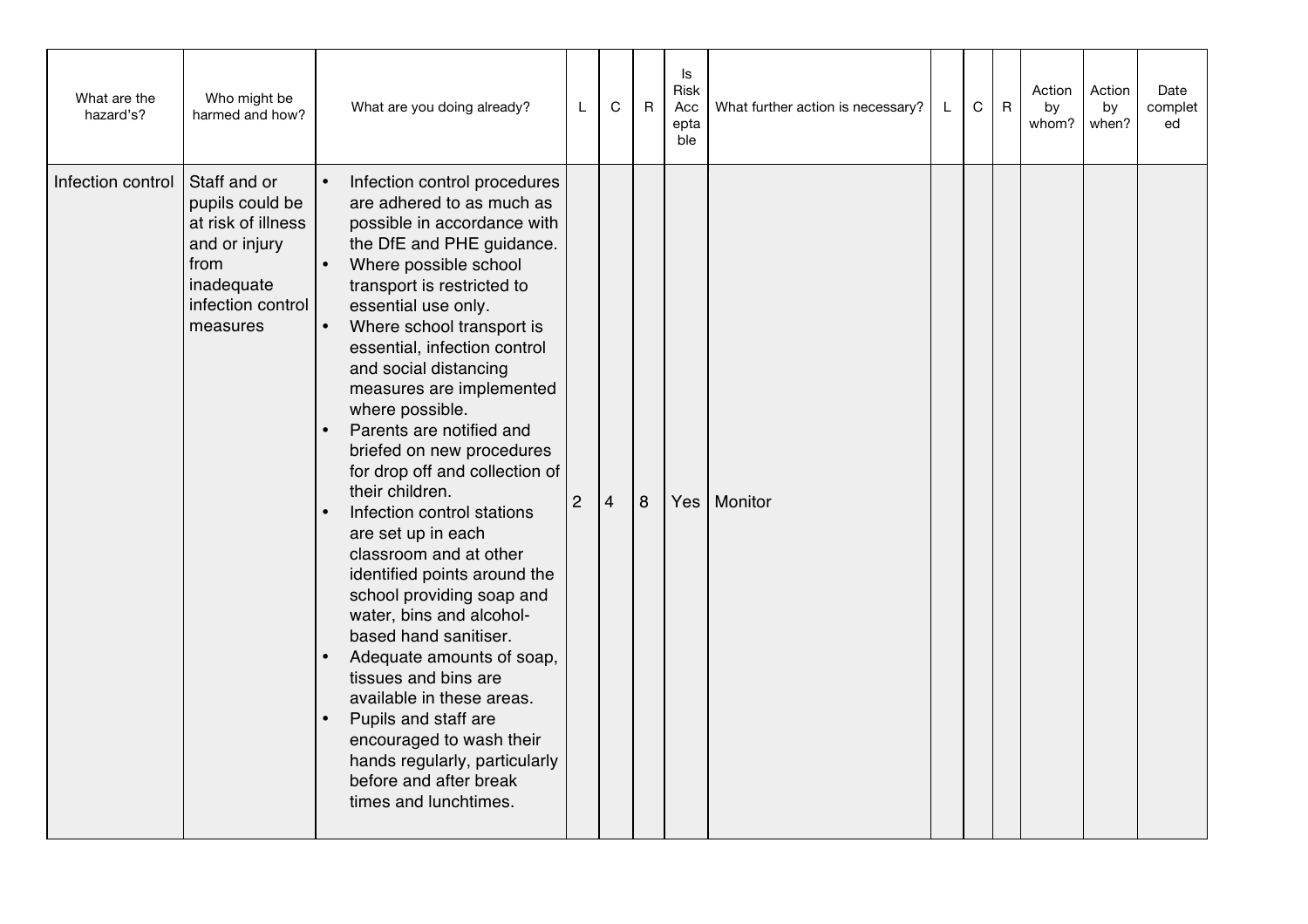| What are the<br>hazard's?   | Who might be<br>harmed and how?                                                                                               | What are you doing already?                                                                                                                                                                                                                                                                                                                                                                                                                                                                                                                                                                                                                                                                                                                                                                                                 | L              | C              | $\mathsf{R}$ | ls<br>Risk<br>Acc<br>epta<br>ble | What further action is necessary? | L. | C | $\mathsf{R}$ | Action<br>by<br>whom? | Action<br>by<br>when? | Date<br>complet<br>ed |
|-----------------------------|-------------------------------------------------------------------------------------------------------------------------------|-----------------------------------------------------------------------------------------------------------------------------------------------------------------------------------------------------------------------------------------------------------------------------------------------------------------------------------------------------------------------------------------------------------------------------------------------------------------------------------------------------------------------------------------------------------------------------------------------------------------------------------------------------------------------------------------------------------------------------------------------------------------------------------------------------------------------------|----------------|----------------|--------------|----------------------------------|-----------------------------------|----|---|--------------|-----------------------|-----------------------|-----------------------|
| Infection control<br>(cont) | Staff and or<br>pupils could be<br>at risk of illness<br>and or injury<br>from<br>inadequate<br>infection control<br>measures | $\bullet$<br>The school encourages<br>pupils and staff to adopt<br>good respiratory practice,<br>i.e. coughing and sneezing<br>into their elbow or tissue.<br>$\bullet$<br>The schools wider<br>reopening plan is<br>developed in line with the<br>relevant local and national<br>advice and communicated<br>to all staff, parents and<br>stakeholders.<br>The school wider reopening<br>$\bullet$<br>plan will be phased in week<br>by week into 4 protected<br>zones to maximise infection<br>control.<br>The school will operate a<br>Week A/ Week B rota to<br>limit numbers<br>Instances of staff, pupil,<br>visitors or volunteers<br>displaying symptoms of<br>coronavirus (COVID-19)<br>are managed in line with<br>local and national<br>guidance, any unwell<br>individuals are sent home<br>as soon as possible. | $\overline{2}$ | $\overline{4}$ | 8            | Yes                              | Monitor                           |    |   |              |                       |                       |                       |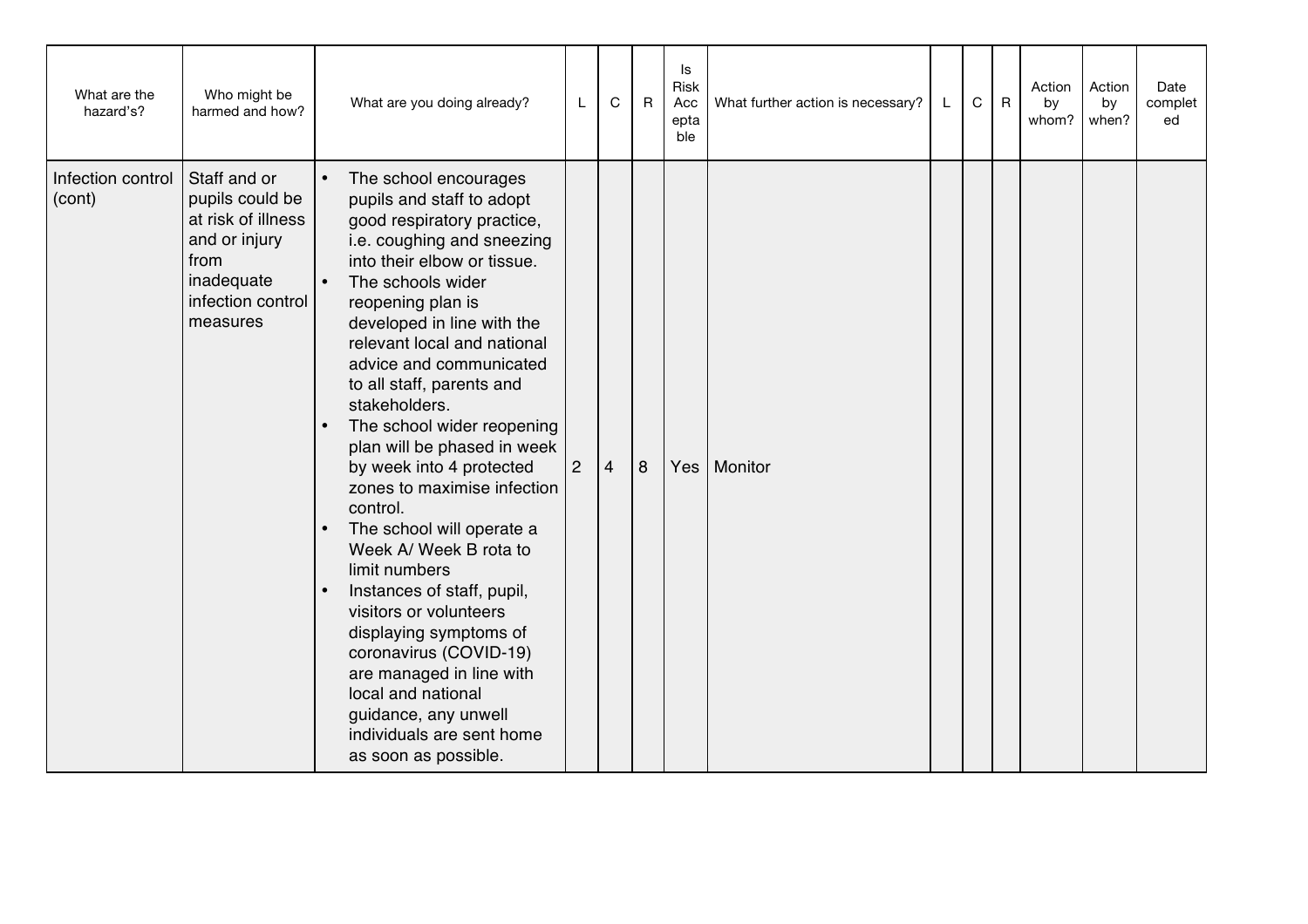| What are the<br>hazard's?   | Who might be<br>harmed and how?                                                                                               | What are you doing already?                                                                                                                                                                                                                                                                                                                                                                                                                                                                                                                                                                                                                                                                                                                                                                                                                              | L              | C              | $\mathsf{R}$ | ls<br>Risk<br>Acc<br>epta<br>ble | What further action is necessary? | L. | $\mathsf C$ | $\overline{R}$ | Action<br>by<br>whom? | Action<br>by<br>when? | Date<br>complet<br>ed |
|-----------------------------|-------------------------------------------------------------------------------------------------------------------------------|----------------------------------------------------------------------------------------------------------------------------------------------------------------------------------------------------------------------------------------------------------------------------------------------------------------------------------------------------------------------------------------------------------------------------------------------------------------------------------------------------------------------------------------------------------------------------------------------------------------------------------------------------------------------------------------------------------------------------------------------------------------------------------------------------------------------------------------------------------|----------------|----------------|--------------|----------------------------------|-----------------------------------|----|-------------|----------------|-----------------------|-----------------------|-----------------------|
| Infection control<br>(cont) | Staff and or<br>pupils could be<br>at risk of illness<br>and or injury<br>from<br>inadequate<br>infection control<br>measures | The school consults the<br>$\bullet$<br>parents of clinically<br>vulnerable pupils who have<br>decided whether their child<br>will return to school after<br>seeking medical advice for<br>their child's circumstances.<br>$\bullet$<br>Clinically vulnerable staff<br>work from home where<br>possible or are offered the<br>safest available on-site<br>roles which allows them to<br>socially distance.<br>PPE is distributed to staff<br>who provide intimate care<br>for pupils in need and for<br>cases where a pupil or staff<br>member becomes unwell<br>with symptoms of<br>coronavirus whilst in school<br>and a distance of two<br>metres cannot be<br>maintained.<br><b>Additional risk</b><br>assessments are<br>conducted on a case-by-<br>case basis to determine<br>whether staff require PPE<br>to carry out other tasks and<br>duties. | $\overline{2}$ | $\overline{4}$ | 8            |                                  | Yes   Monitor                     |    |             |                |                       |                       |                       |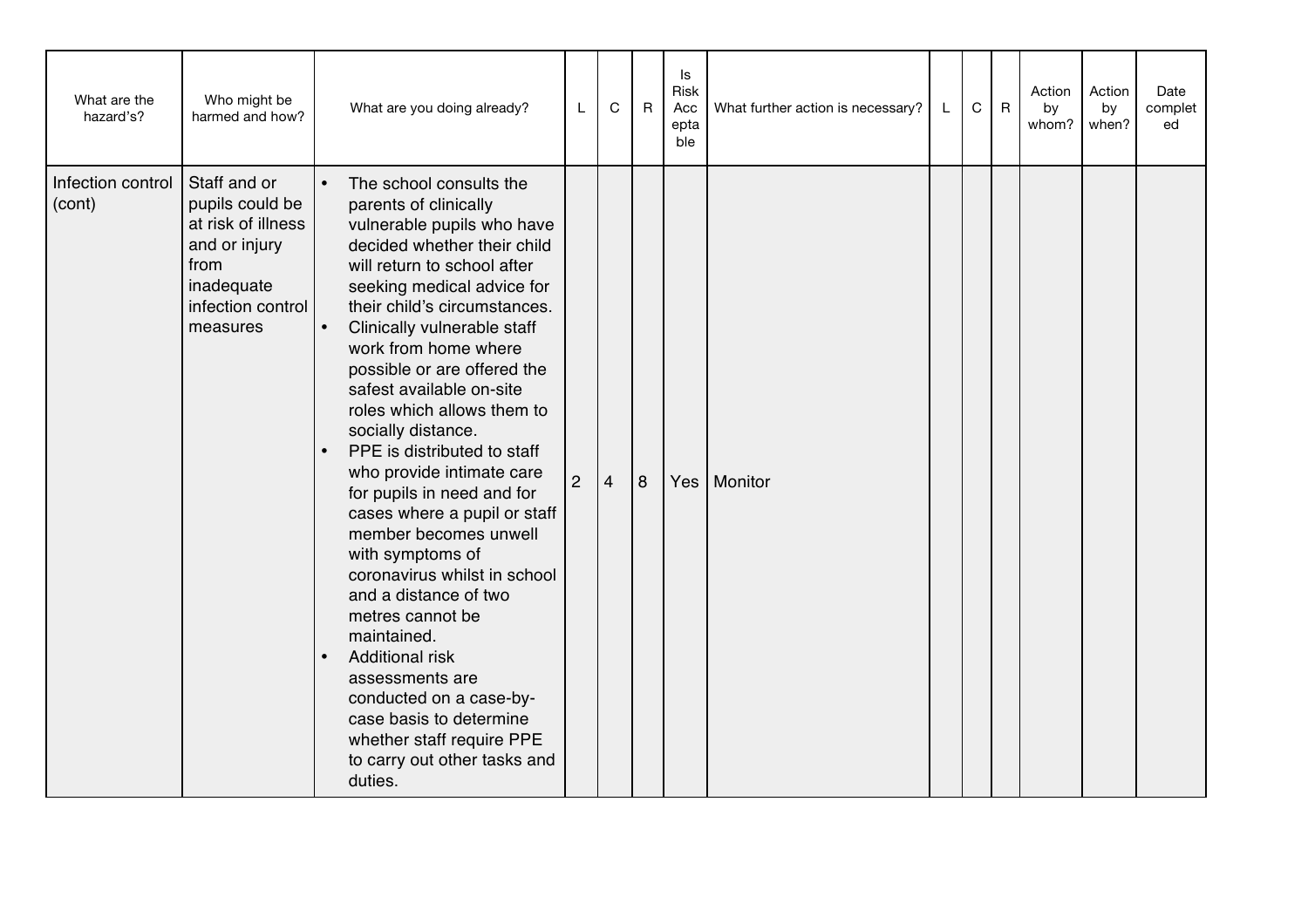| What are the<br>hazard's? | Who might be<br>harmed and how?                                                                                                             | What are you doing already?                                                                                                                                                                                                                                                                                                                                                                                                                                                                                                                                                                                                                                                                                                                                                                                                                                                                                                                 | L              | C | $\mathsf{R}$ | Is<br>Risk<br>Acc<br>epta<br>ble | What further action is necessary? | L | C | R | Action<br>by<br>whom? | Action<br>by<br>when? | Date<br>complet<br>ed |
|---------------------------|---------------------------------------------------------------------------------------------------------------------------------------------|---------------------------------------------------------------------------------------------------------------------------------------------------------------------------------------------------------------------------------------------------------------------------------------------------------------------------------------------------------------------------------------------------------------------------------------------------------------------------------------------------------------------------------------------------------------------------------------------------------------------------------------------------------------------------------------------------------------------------------------------------------------------------------------------------------------------------------------------------------------------------------------------------------------------------------------------|----------------|---|--------------|----------------------------------|-----------------------------------|---|---|---|-----------------------|-----------------------|-----------------------|
| Social<br>distancing      | Staff and or<br>pupils could be<br>at risk of illness<br>and or injury<br>from being in<br>close proximity<br>to pupils and<br>other staff. | Pupils and staff are given<br>daily regular reminders of<br>why social distancing is<br>important and the<br>opportunity to speak to staff<br>about how they are finding<br>adhering to social<br>distancing measures.<br>TCS records how many<br>pupils are returning to<br>school and ensures<br>reduced class sizes are<br>implemented.<br>No more than 6 pupils and<br>3 staff in each class.<br>The identified reduced<br>classes operate in<br>protective zones<br>Pupils and staff do not mix<br>outside of their class group<br>during the school day.<br>Visual aids are used to<br>display social distancing<br>measures, e.g. floor tape to<br>mark two-metre spacing.<br>Pupils take break times and<br>lunchtimes in their class<br>groups and have specific<br>outside spaces that are<br>allocated to each group.<br>The use of communal<br>areas, e.g. the staff room is<br>limited to avoid any<br>unnecessary gatherings. | $\overline{2}$ | 4 | 8            |                                  | Yes   Monitor                     |   |   |   |                       |                       |                       |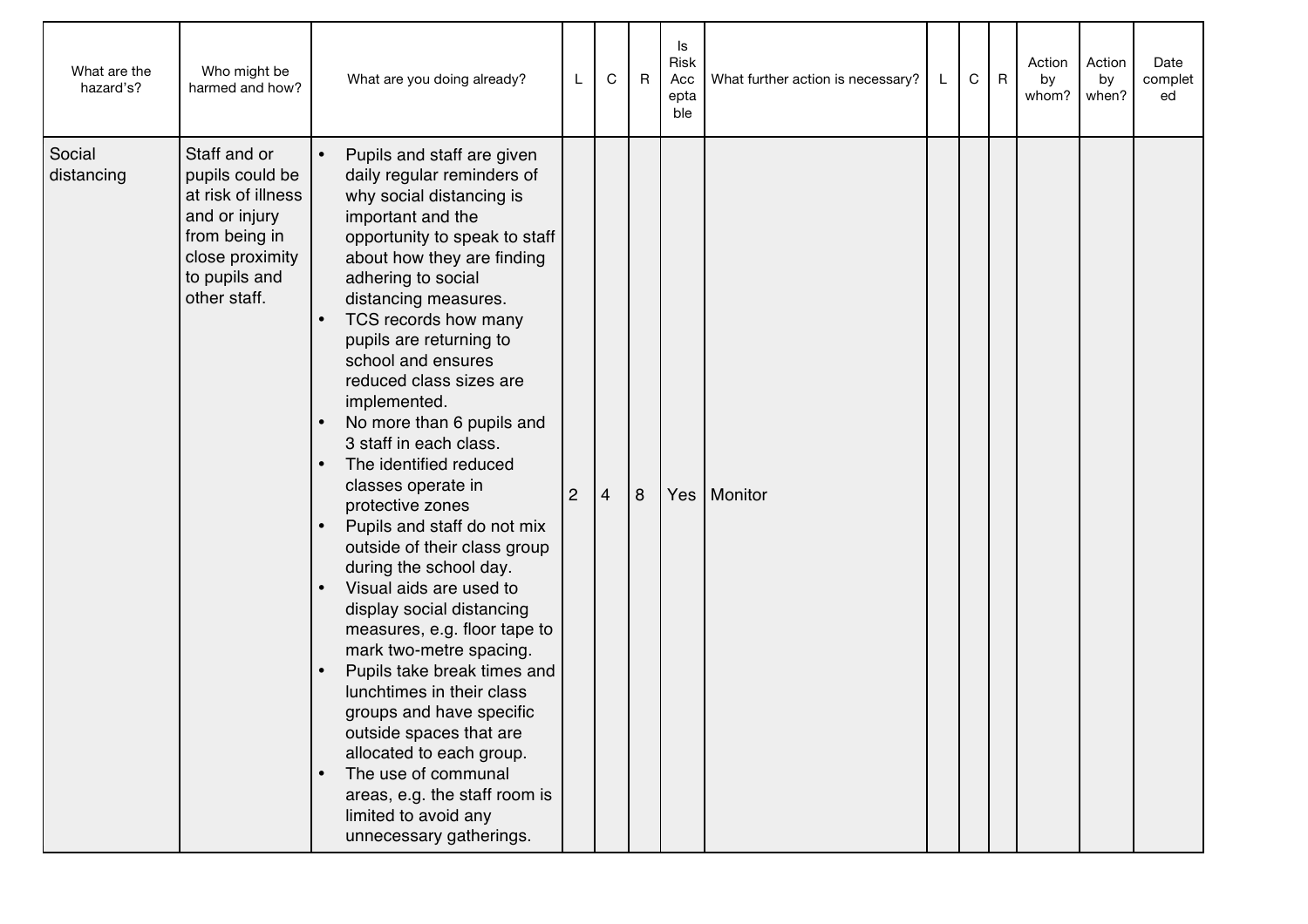| What are the<br>hazard's?      | Who might be<br>harmed and how?                                                                                                             | What are you doing already?                                                                                                                                                                                                                                                                                                                                                                                                                                                                                                                                                                                                                                                                                                                                                                                                              | L              | C              | $\mathsf{R}$ | ls<br>Risk<br>Acc<br>epta<br>ble | What further action is necessary? | L. | $\mathsf C$ | $\mathsf{R}$ | Action<br>by<br>whom? | Action<br>by<br>when? | Date<br>complet<br>ed |
|--------------------------------|---------------------------------------------------------------------------------------------------------------------------------------------|------------------------------------------------------------------------------------------------------------------------------------------------------------------------------------------------------------------------------------------------------------------------------------------------------------------------------------------------------------------------------------------------------------------------------------------------------------------------------------------------------------------------------------------------------------------------------------------------------------------------------------------------------------------------------------------------------------------------------------------------------------------------------------------------------------------------------------------|----------------|----------------|--------------|----------------------------------|-----------------------------------|----|-------------|--------------|-----------------------|-----------------------|-----------------------|
| Social<br>distancing<br>(cont) | Staff and or<br>pupils could be<br>at risk of illness<br>and or injury<br>from being in<br>close proximity<br>to pupils and<br>other staff. | Where pupils, staff and<br>$\bullet$<br>volunteers cannot follow<br>social distancing<br>arrangements for a<br>particular activity, the head<br>teacher assesses whether<br>the activity needs to<br>continue - mitigating<br>actions are put in place if<br>continuing the activity is<br>essential.<br>If a pupil is unable to follow<br>social distancing measures<br>e.g. due to their age or<br>needs, the head teacher in<br>conjunction with relevant<br>staff and the pupils parents,<br>will consider whether it<br>would be more appropriate<br>for the pupil to remain at<br>home.<br>Where staff have their<br>lunch breaks in communal<br>areas. They are directed to<br>wash their hands for 20<br>seconds and or use an<br>alcohol based hand<br>sanitiser upon entering and<br>when exiting for lunch or<br>break times. | $\overline{2}$ | $\overline{4}$ | 8            | Yes                              | Monitor                           |    |             |              |                       |                       |                       |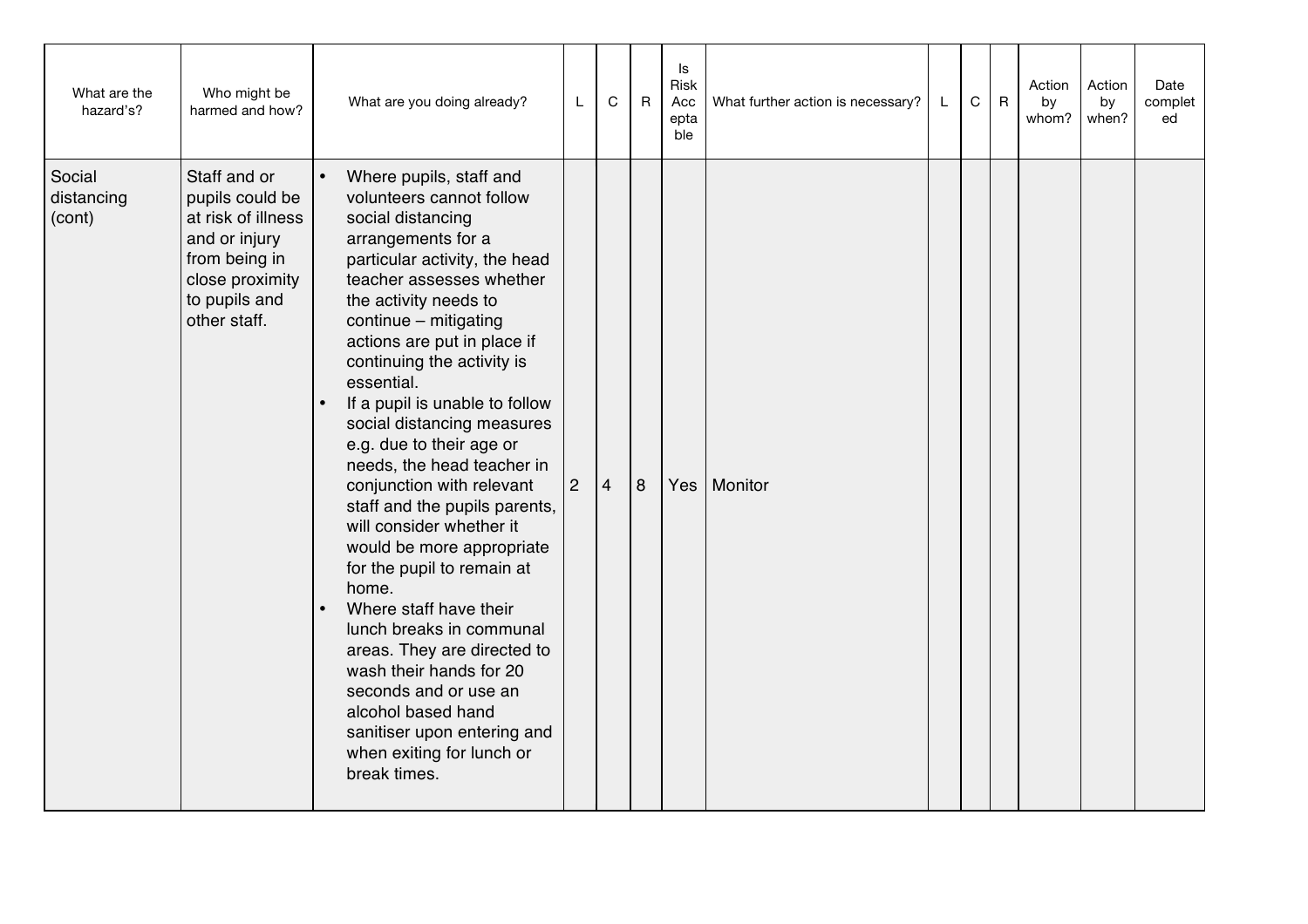| What are the<br>hazard's?             | Who might be<br>harmed and how?                                                                                                                                             | What are you doing already?                                                                                                                                                                                                                                                                                                                                                                                                                                                                                                                                                                                                                                                                                                                         | L | $\mathsf C$  | $\mathsf{R}$ | Is<br>Risk<br>Acc<br>epta<br>ble | What further action is necessary? | L | $\mathsf C$ | $\mathsf R$ | Action<br>by<br>whom? | Action<br>by<br>when? | Date<br>complet<br>ed |
|---------------------------------------|-----------------------------------------------------------------------------------------------------------------------------------------------------------------------------|-----------------------------------------------------------------------------------------------------------------------------------------------------------------------------------------------------------------------------------------------------------------------------------------------------------------------------------------------------------------------------------------------------------------------------------------------------------------------------------------------------------------------------------------------------------------------------------------------------------------------------------------------------------------------------------------------------------------------------------------------------|---|--------------|--------------|----------------------------------|-----------------------------------|---|-------------|-------------|-----------------------|-----------------------|-----------------------|
| <b>Mental health</b><br>and wellbeing | Staff and or<br>pupils could be<br>at risk of illness<br>and or injury<br>from anxiety<br>due to the<br>$(COVID-19)$<br>pandemic and<br>the wider<br>reopening of<br>school | The head teacher has<br>$\bullet$<br>surveyed all parents to<br>assess how they feel about<br>the school reopening and<br>to enable staff to act on any<br>concerns pupils and<br>parents may have.<br>Staff have been surveyed<br>$\bullet$<br>to assess their current<br>health for returning to work<br>and to enable the head<br>teacher and SLT to act on<br>any concerns they may<br>have.<br>The relevant staff have<br>liaised with parents of<br>pupils who are deemed<br>more vulnerable to infection<br>and discuss any alternative<br>arrangements where<br>required.<br>The head teacher and SLT<br>hold discussions with staff<br>who are deemed more<br>vulnerable to infection and<br>put any alternative<br>arrangements in place. | 3 | $\mathbf{3}$ | 9            |                                  | Yes   Monitor                     |   |             |             |                       |                       |                       |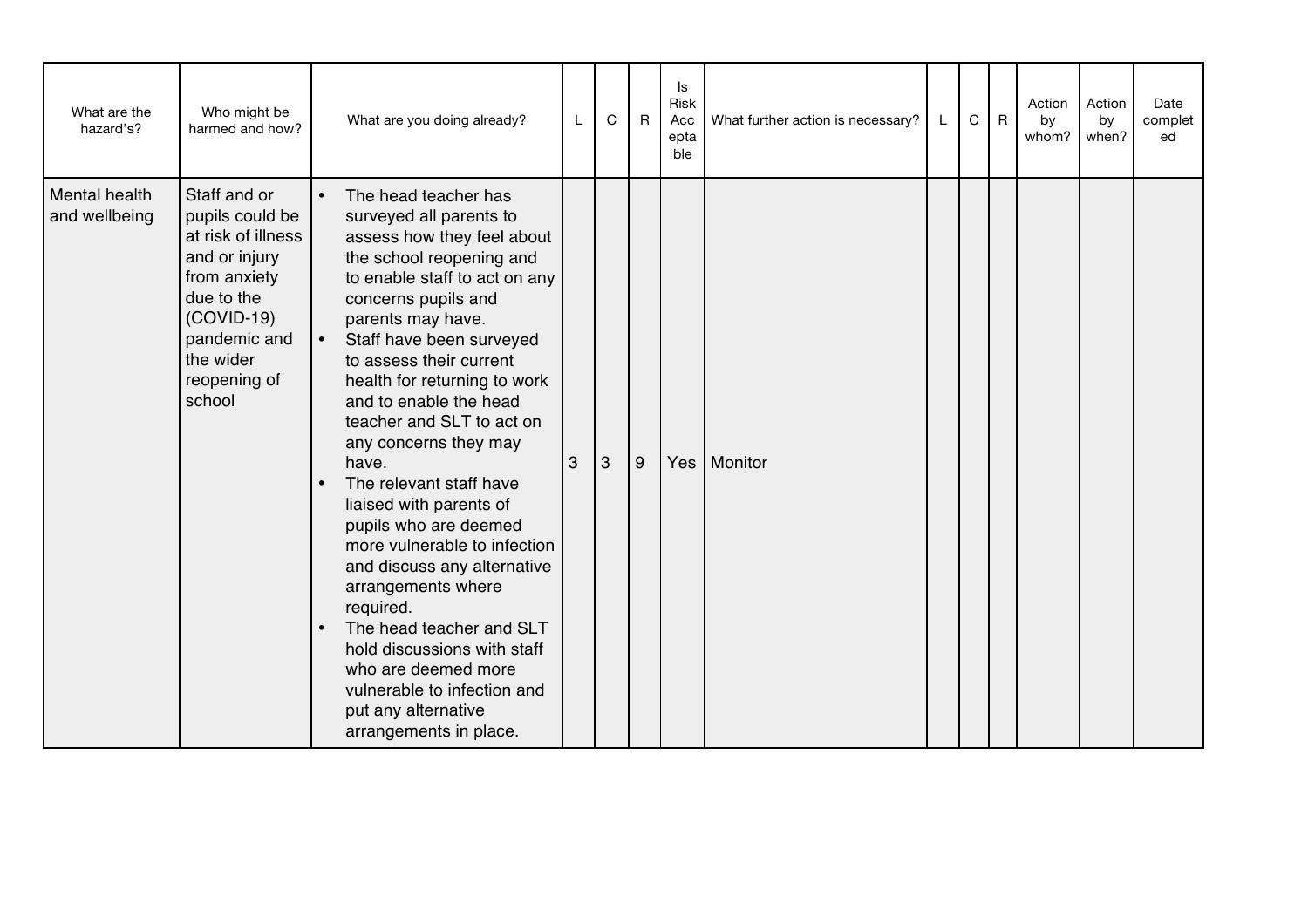| What are the<br>hazard's?                | Who might be<br>harmed and how?                                                                                                                                             | What are you doing already?                                                                                                                                                                                                                                                                                                                                                                                                                                                                                                                                                                                                                                                                                                                                                                                                 | L | C              | $\overline{R}$ | ls<br>Risk<br>Acc<br>epta<br>ble | What further action is necessary? | L | C | $\mathsf{R}$ | Action<br>by<br>whom? | Action<br>by<br>when? | Date<br>complet<br>ed |
|------------------------------------------|-----------------------------------------------------------------------------------------------------------------------------------------------------------------------------|-----------------------------------------------------------------------------------------------------------------------------------------------------------------------------------------------------------------------------------------------------------------------------------------------------------------------------------------------------------------------------------------------------------------------------------------------------------------------------------------------------------------------------------------------------------------------------------------------------------------------------------------------------------------------------------------------------------------------------------------------------------------------------------------------------------------------------|---|----------------|----------------|----------------------------------|-----------------------------------|---|---|--------------|-----------------------|-----------------------|-----------------------|
| Mental health<br>and wellbeing<br>(cont) | Staff and or<br>pupils could be<br>at risk of illness<br>and or injury<br>from anxiety<br>due to the<br>$(COVID-19)$<br>pandemic and<br>the wider<br>reopening of<br>school | The head teacher<br>considers requests made<br>by staff who wish to make<br>changes to their working<br>environment or working<br>hours in the interest of<br>health and safety. This is<br>done on a case-by-case<br>basis.<br>The head teacher ensures<br>$\bullet$<br>that the school can<br>adequately and safely<br>staffed as the wider<br>reopening of the school<br>happens.<br>The head teacher and SLT<br>discuss the implications on<br>staff and pupil workload on<br>a case-by-case basis.<br>Pupils who are in key<br>transition years are<br>provided with the<br>appropriate support.<br>The head teacher ensures<br>that there is provision in<br>place to help protect<br>wellbeing and mental<br>health, and ensure that all<br>staff, volunteers and pupils<br>have access to<br>psychological support. | 3 | $\overline{3}$ | 9              | Yes                              | Monitor                           |   |   |              |                       |                       |                       |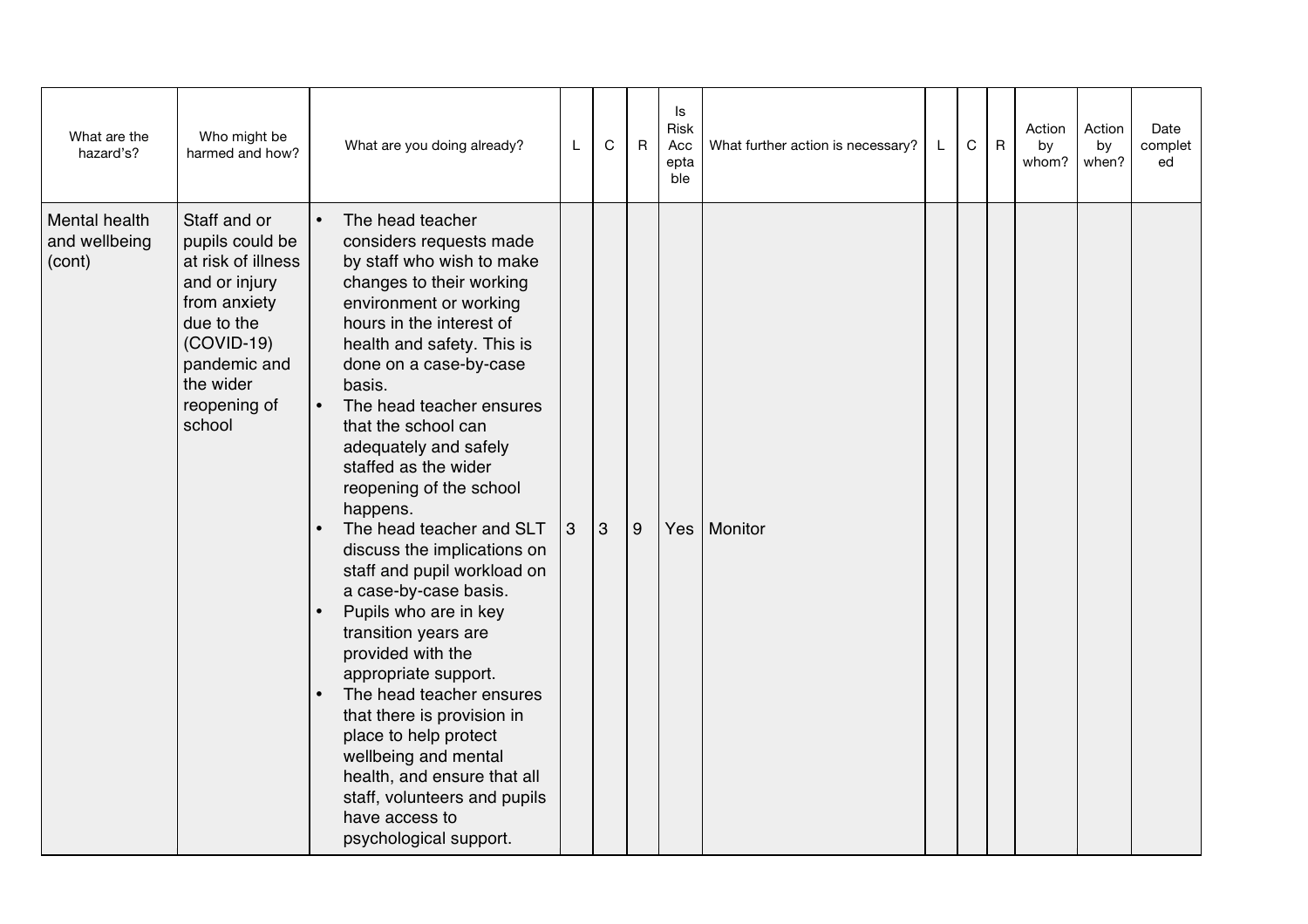| What are the<br>hazard's? | Who might be<br>harmed and how?                                                                                                                                                                            | What are you doing already?                                                                                                                                                                                                                                                                                                                                                                                                                                                                                                                                                                                                                                                                                                                                                                                                                                                                                                                                          | L | C | $\overline{R}$ | ls<br>Risk<br>Acc<br>epta<br>ble | What further action is necessary? | L | $\mathbf C$ | $\mathsf{R}$ | Action<br>by<br>whom? | Action<br>by<br>when? | Date<br>complet<br>ed |
|---------------------------|------------------------------------------------------------------------------------------------------------------------------------------------------------------------------------------------------------|----------------------------------------------------------------------------------------------------------------------------------------------------------------------------------------------------------------------------------------------------------------------------------------------------------------------------------------------------------------------------------------------------------------------------------------------------------------------------------------------------------------------------------------------------------------------------------------------------------------------------------------------------------------------------------------------------------------------------------------------------------------------------------------------------------------------------------------------------------------------------------------------------------------------------------------------------------------------|---|---|----------------|----------------------------------|-----------------------------------|---|-------------|--------------|-----------------------|-----------------------|-----------------------|
| Safe guarding             | Pupils could be<br>at risk of illness<br>and or injury<br>from the<br>temporary<br>closure and/or<br>school<br>reopening in a<br>phased plan<br>and some pupil<br>not returning<br>until September<br>2020 | The DSL, liaises with the<br>necessary personnel and<br>parents to manage and<br>address any new and<br>ongoing safeguarding<br>concerns relating to the<br>temporary school closure<br>and/or the school<br>reopening.<br>The DSL, ensures that<br>adequate pastoral care is in<br>place to support pupils and<br>staff that require it.<br>The DSL ensures that<br>relevant staff have the<br>appropriate training to<br>support pupils and staff<br>who require pastoral care.<br>Parents have been<br>provided with relevant<br>information about online<br>safety which is also on the<br>school website.<br>Class teachers are<br>provided with additional<br>information about the use<br>of virtual teaching.<br>The DSL and head teacher<br>meet weekly with the<br>children with disabilities<br>team and health<br>professionals to discuss<br>concerns and take<br>appropriate action.<br>Safe guarding policy has<br>been amended to reflect<br>changes | 3 | 3 | 9              | Yes                              | Monitor                           |   |             |              |                       |                       |                       |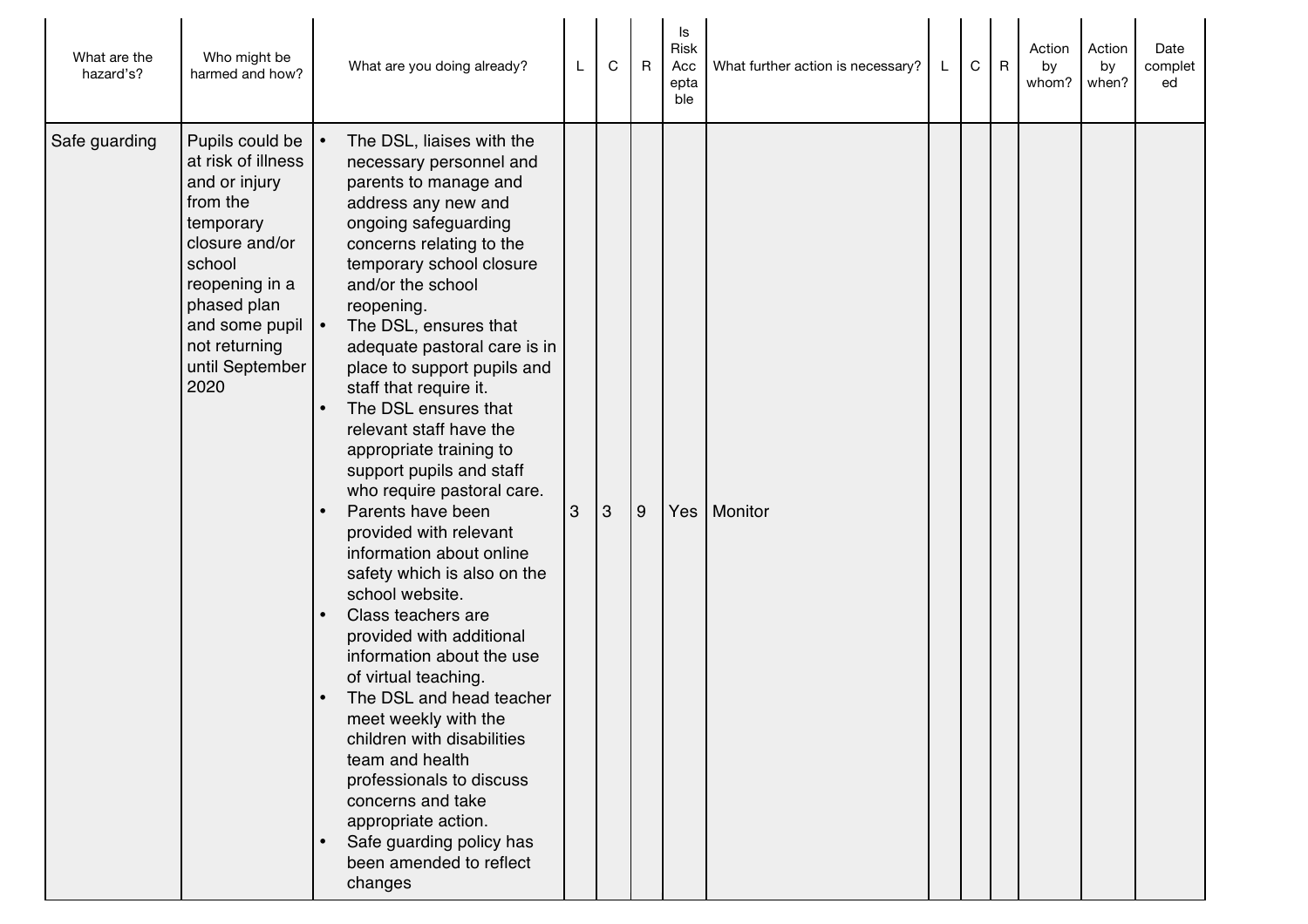| What are the<br>hazard's? | Who might be<br>harmed and how?                                                                                                                 | What are you doing already?                                                                                                                                                                                                                                                                                                                                                                                                                                                                                                                                                                                                                                                                                                                                                                                                                        | L              | C | $\overline{R}$ | ls<br>Risk<br>Acc<br>epta<br>ble | What further action is necessary? | L. | $\mathsf C$ | $\mathsf{R}$ | Action<br>by<br>whom? | Action<br>by<br>when? | Date<br>complet<br>ed |
|---------------------------|-------------------------------------------------------------------------------------------------------------------------------------------------|----------------------------------------------------------------------------------------------------------------------------------------------------------------------------------------------------------------------------------------------------------------------------------------------------------------------------------------------------------------------------------------------------------------------------------------------------------------------------------------------------------------------------------------------------------------------------------------------------------------------------------------------------------------------------------------------------------------------------------------------------------------------------------------------------------------------------------------------------|----------------|---|----------------|----------------------------------|-----------------------------------|----|-------------|--------------|-----------------------|-----------------------|-----------------------|
| Communication<br>(cont)   | Staff, parents/<br>carers and<br>pupils may feel<br>anxious from<br>lack of<br>communication<br>regarding the<br>wider opening<br>of the school | The head teacher liaises<br>with the LA about<br>reopening the school and<br>includes any local and or<br>national guidance into the<br>reopening plan.<br>Parents are encouraged to<br>bring their child to school<br>rather than use school<br>transport.<br>School transport<br>procedures have been<br>discussed by SLT and<br>adhere to guidance,<br>concerns are escalated<br>where infection control is<br>not adhered to.<br>Staff and parents will be<br>informed of new drop off<br>and collection procedures<br>as the wider school opens.<br>Parents and their children<br>are encouraged to where<br>possible to walk or cycle to<br>school.<br>Staff are informed of who<br>they can turn to for support<br>and there are several<br>avenues they can follow,<br>e.g. line manager, pathway<br>lead, SLT and or the head<br>teacher. | $\overline{2}$ | 3 | 6              |                                  | Yes   Monitor                     |    |             |              |                       |                       |                       |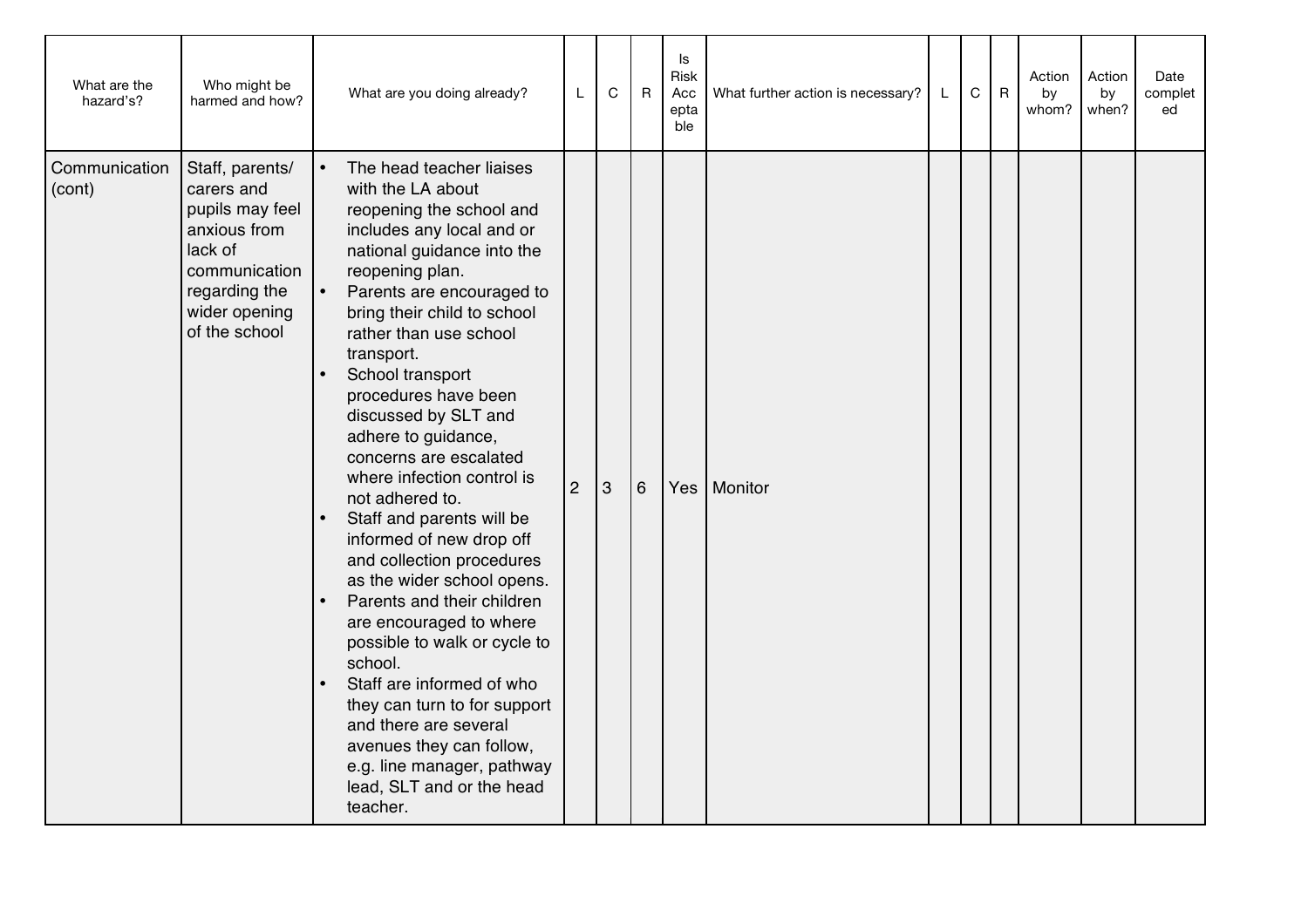| What are the<br>hazard's?                                  | Who might be<br>harmed and how?                                                                                                                                                                                                                                                                        | What are you doing already?                                                                                                                                                                                                                                                                                                                                                                                            |                | C         | $\mathsf{R}$ | Is<br><b>Risk</b><br>Acc<br>epta<br>ble | What further action is necessary? | L | C | $\mathsf R$ | Action<br>by<br>whom? | Action<br>by<br>when? | Date<br>complet<br>ed |
|------------------------------------------------------------|--------------------------------------------------------------------------------------------------------------------------------------------------------------------------------------------------------------------------------------------------------------------------------------------------------|------------------------------------------------------------------------------------------------------------------------------------------------------------------------------------------------------------------------------------------------------------------------------------------------------------------------------------------------------------------------------------------------------------------------|----------------|-----------|--------------|-----------------------------------------|-----------------------------------|---|---|-------------|-----------------------|-----------------------|-----------------------|
| Communication<br>(cont)                                    | Staff, parents/<br>carers and<br>pupils may feel<br>anxious from<br>lack of<br>communication<br>regarding the<br>wider opening<br>of the school                                                                                                                                                        | Parents and pupils are<br>informed about the plan for<br>wider opening, e.g. social<br>distancing measures and<br>how lessons will be<br>delivered.<br>The head teacher informs<br>staff and the governing<br>board about arrangements<br>for meetings that would<br>normally take place in<br>person, e.g. interviews and<br>staff meetings.                                                                          | $\overline{c}$ | 3         | $6\,$        | Yes                                     | Monitor                           |   |   |             |                       |                       |                       |
| Practical<br>measures in<br>early years<br>(EYFS) settings | Spacing<br>guidelines<br>recommended<br>by government<br>for early years<br>will be almost<br>impossible for<br>our pupils<br>including whole<br>school<br>Staff and or<br>pupils could be<br>at risk of illness<br>and or injury<br>from being in<br>close proximity<br>to pupils and<br>other staff. | Infection control stations<br>are set up in each<br>classroom and at other<br>identified points around the<br>school providing soap and<br>water, bins and alcohol-<br>based hand sanitiser.<br>Adequate amounts of soap,<br>tissues and bins are<br>available in these areas.<br>Pupils and staff are<br>encouraged to wash their<br>hands regularly, particularly<br>before and after break<br>times and lunchtimes. | 3              | $\vert$ 3 | 9            | Yes                                     | Monitor                           |   |   |             |                       |                       |                       |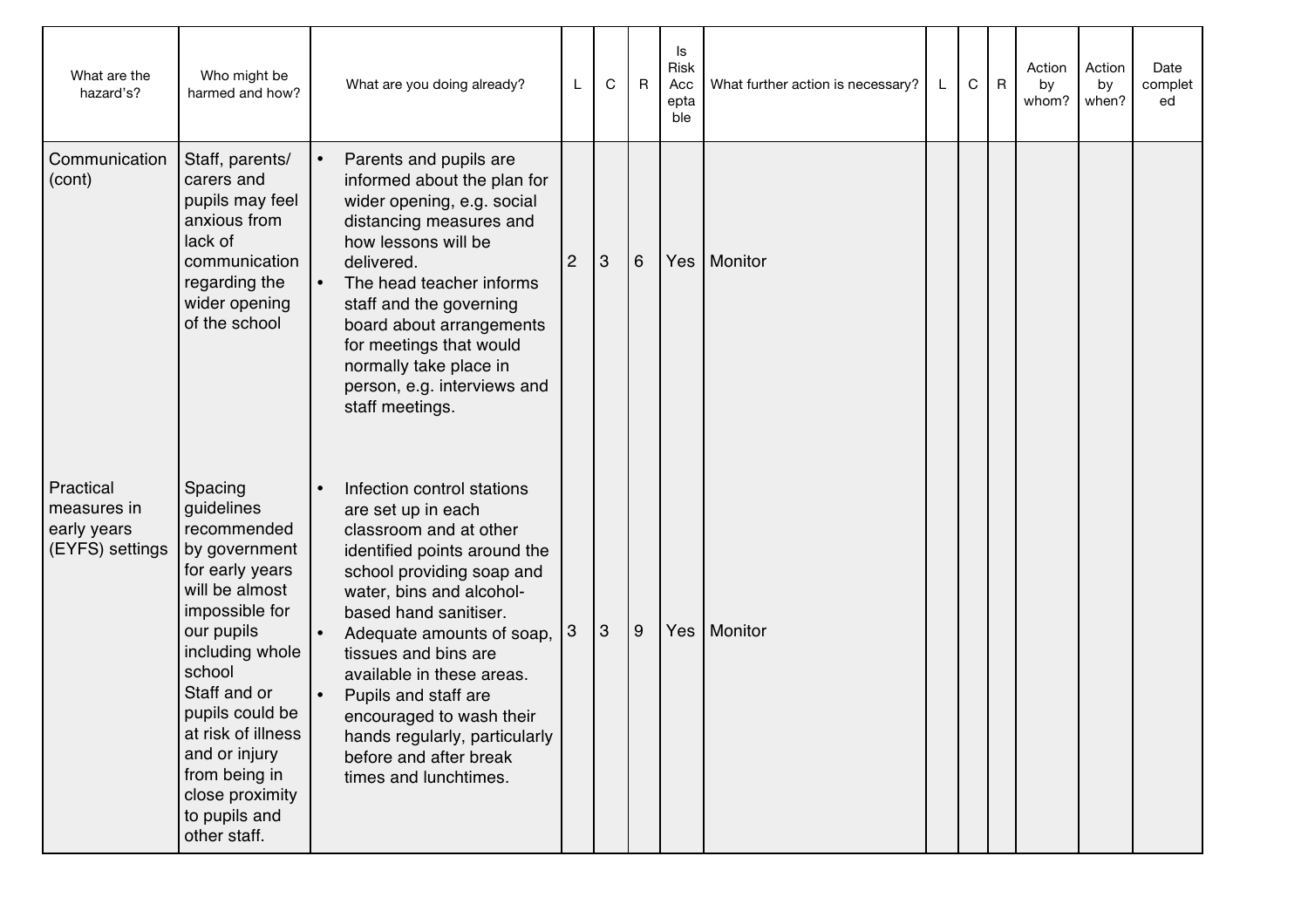| What are the<br>hazard's?                                                             | Who might be<br>harmed and how?                                                                                                                                                                                                                                                                          | What are you doing already?                                                                                                                                                                                                                                                                                                                                                                                                                                                                                                                                                                                                                                                                                                                                                                                                                                   | L | $\mathsf C$ | R              | Is<br>Risk<br>Acc<br>epta<br>ble | What further action is necessary? | L | $\mathbf C$ | $\mathsf{R}$ | Action<br>by<br>whom? | Action<br>by<br>when? | Date<br>complet<br>ed |
|---------------------------------------------------------------------------------------|----------------------------------------------------------------------------------------------------------------------------------------------------------------------------------------------------------------------------------------------------------------------------------------------------------|---------------------------------------------------------------------------------------------------------------------------------------------------------------------------------------------------------------------------------------------------------------------------------------------------------------------------------------------------------------------------------------------------------------------------------------------------------------------------------------------------------------------------------------------------------------------------------------------------------------------------------------------------------------------------------------------------------------------------------------------------------------------------------------------------------------------------------------------------------------|---|-------------|----------------|----------------------------------|-----------------------------------|---|-------------|--------------|-----------------------|-----------------------|-----------------------|
| Practical<br>measures in<br>early years<br>(EYFS) settings<br>and the whole<br>school | Spacing<br>guidelines<br>recommended<br>by government<br>for early years<br>will be almost<br>impossible for<br>our pupils,<br>including whole<br>school.<br>Staff and or<br>pupils could be<br>at risk of illness<br>and or injury<br>from being in<br>close proximity<br>to pupils and<br>other staff. | Physical distancing<br>between groups of children<br>and staff is implemented as<br>far as possible.<br>The use of communal<br>spaces is managed vie the<br>use of protected zones to<br>limit the level of mixing<br>between groups.<br>Soft furnishings, such as<br>soft pillows and rugs are<br>removed where possible.<br>Sharing of toys and<br>resources between children<br>is reduced.<br>Any shared toys or<br>resources that can easily<br>be cleaned, are cleaned<br>between different groups<br>use.<br>Unnecessary items have<br>been removed from the<br>learning environment to<br>facilitate cleaning.<br>Group sizes are kept to a<br>maximum of 6 children<br>whilst adhering to EYFS<br>staff to pupil ratio.<br>Children are supervised<br>when washing hands or<br>using hand sanitizer and<br>are taught how to do this<br>effectively. | 3 | $\vert$ 3   | $\overline{9}$ | Yes                              | Monitor                           |   |             |              |                       |                       |                       |